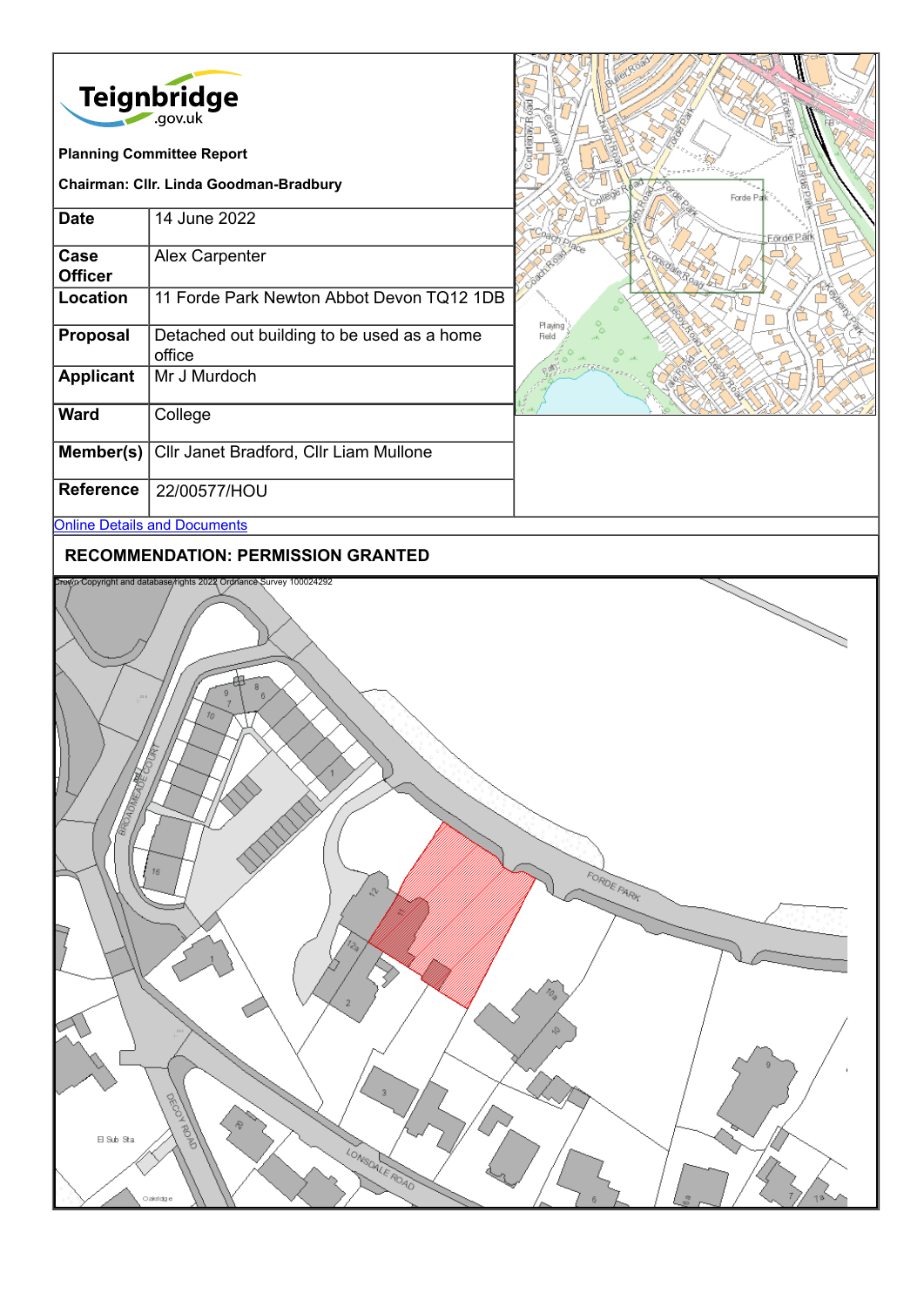# **1. REASON FOR REPORT**

This application is required to go to Committee as the applicant is an employee of Teignbridge District Council.

### **2. RECOMMENDATION**

PERMISSION BE GRANTED subject to the following conditions:

- 1. The development hereby permitted shall begin before the expiry of three years from the date of this permission.
- 2. The development hereby permitted shall be carried out in accordance with the application from and the following approved plans/documents.

### **3. DESCRIPTION**

### The Site

3.1. The application site is located at 11 Forde Park, Newton Abbot, in the south easterly corner between two existing structures. It is in the corner of the plot, which is well hidden due to the stone walling and hedging around the boundary. As a result the line of sight and views from the highway are extremely limited. The proposed development is to be placed between the current small timber shed and the detached double garage.

#### The Application

3.2. The application seeks planning permission for the erection of a detached out building for the use as a home office.

#### Principle of the development/sustainability

3.3. The application site is located within the settlement limit as depicted in the Teignbridge Local Plan 2013 – 2033. Policies S1A, S1, S21A and WE8 of the Local Plan are permissive of extensions, alterations and ancillary domestic curtilage buildings to existing residential properties, subject to policy criteria being met. Thus, the principle of development can be acceptable, subject to compliance with policy.

#### Impact upon character and visual amenity of the area

- 3.4. The proposed detached single storey ancillary building is sited in the South Easterly corner of the plot between the current garage and garden shed.
- 3.5. Proposed detail/materials are as follows:

Roof: 60mm – 80mm of high density polyurethane insulation surrounded by 1mm steel plates

Floor: 80mm Interlocking steel coated structurally insulated floor panels sit on top of foundation system.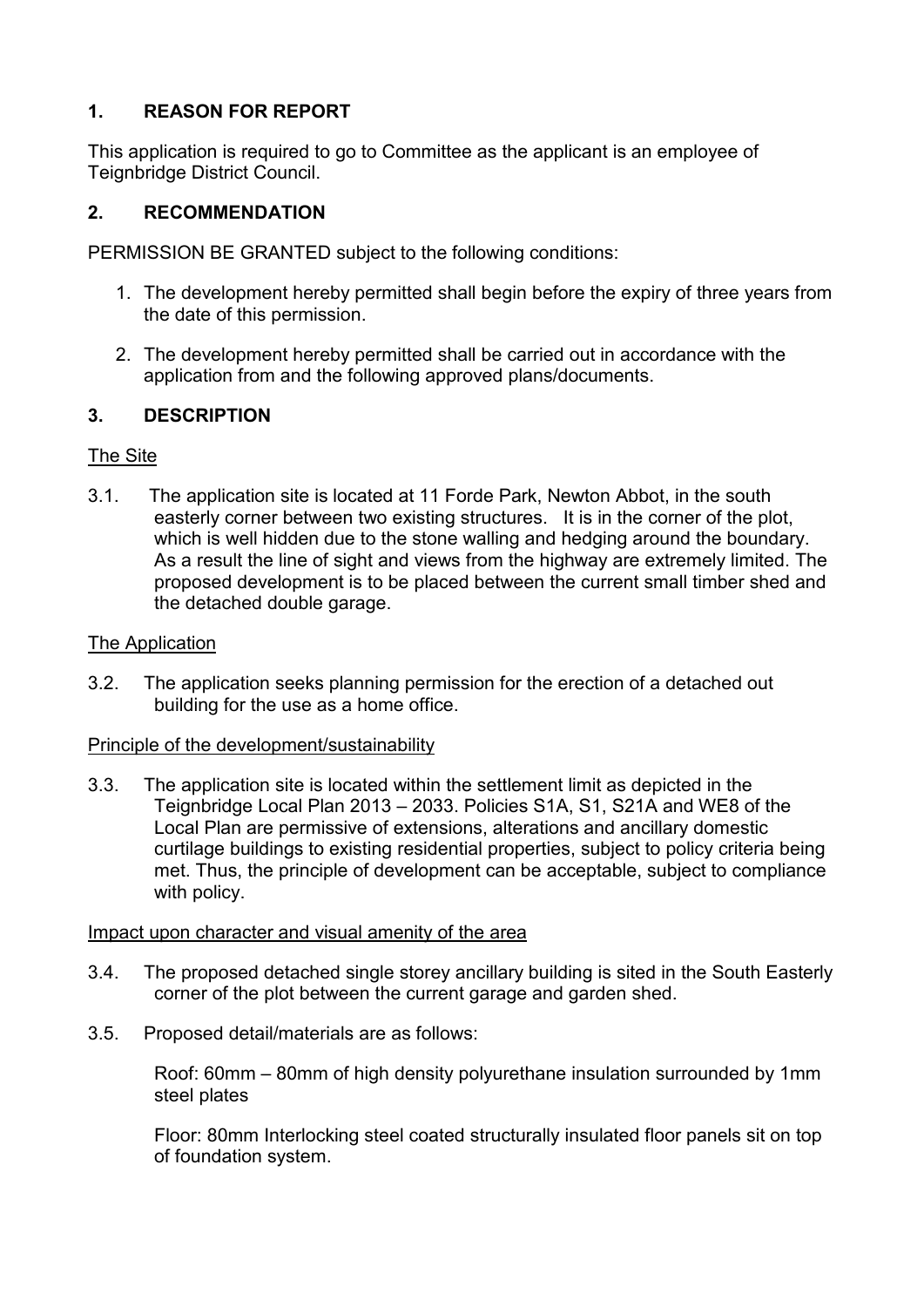Walls: Timber Frame (Tanalised) with 50mm of Rockwool insulated cavity incorporating breathable foiled photon wrap.

Cladding: Vertical honey redwood timber cladding (All Elevations).

Doors: French door/window (2300mm x 2070mm) with Planitherm glass.

Windows: Lozenge window (905mm x 440mm, opening: top hung) with Planitherm glass.

- 3.6. Due to the size and position of the proposed development lines of sight from public areas are extremely restricted and as a result the impact on the character and visual amenity of the area will be minimum.
- 3.7. Materials to be used as listed are considered to be acceptable visual change to the site. The proposed development is therefore considered to accord with Policies S2 and WE8 of the Teignbridge Local Plan.

#### Impact on residential amenity of surrounding properties

- 3.8. Again due to the scale and position of the proposed development and the well covered nature of the site with high walls to the east and south and well established greenery to the north and west, means that there will not be to the detriment of amenity levels enjoyed by neighboring residents.
- 3.9. The structure has been design so to ensure that there would be no level of overlooking and therefore the proposed development is not considered to result in an adverse impact on neighbor amenity in accordance with Policy WE8 of the Teignbridge Local Plan.
- 3.10. Planning Permission should be granted for this proposal

#### Other considerations

- 3.11. The proposed site lies within the Newton Abbot Forde Park Conservation Area. NPPF Chapter 16 Conserving and enhancing the historic environment (specifically paragraphs 189-202) provides the key national policy of relevance to decision making through development management. Officers conclude that the scale and siting of the proposed structure are such that the proposal would not give rise to harm to the heritage asset identified above.
- 3.12. In coming to this decision the council must be mindful of the duty as set out in section 72 of the Planning (Listed Buildings and Conservation areas) Act 1990 to pay special attention to the desirability of preserving or enhancing the character or appearance of a conservation area, and have given it importance and weight in the planning balance.

#### **4. POLICY DOCUMENTS**

#### Teignbridge Local Plan 2013 - 2033

- S1A Presumption in favour of Sustainable Development
- S1 Sustainable Development Criteria
- S2 Quality Development